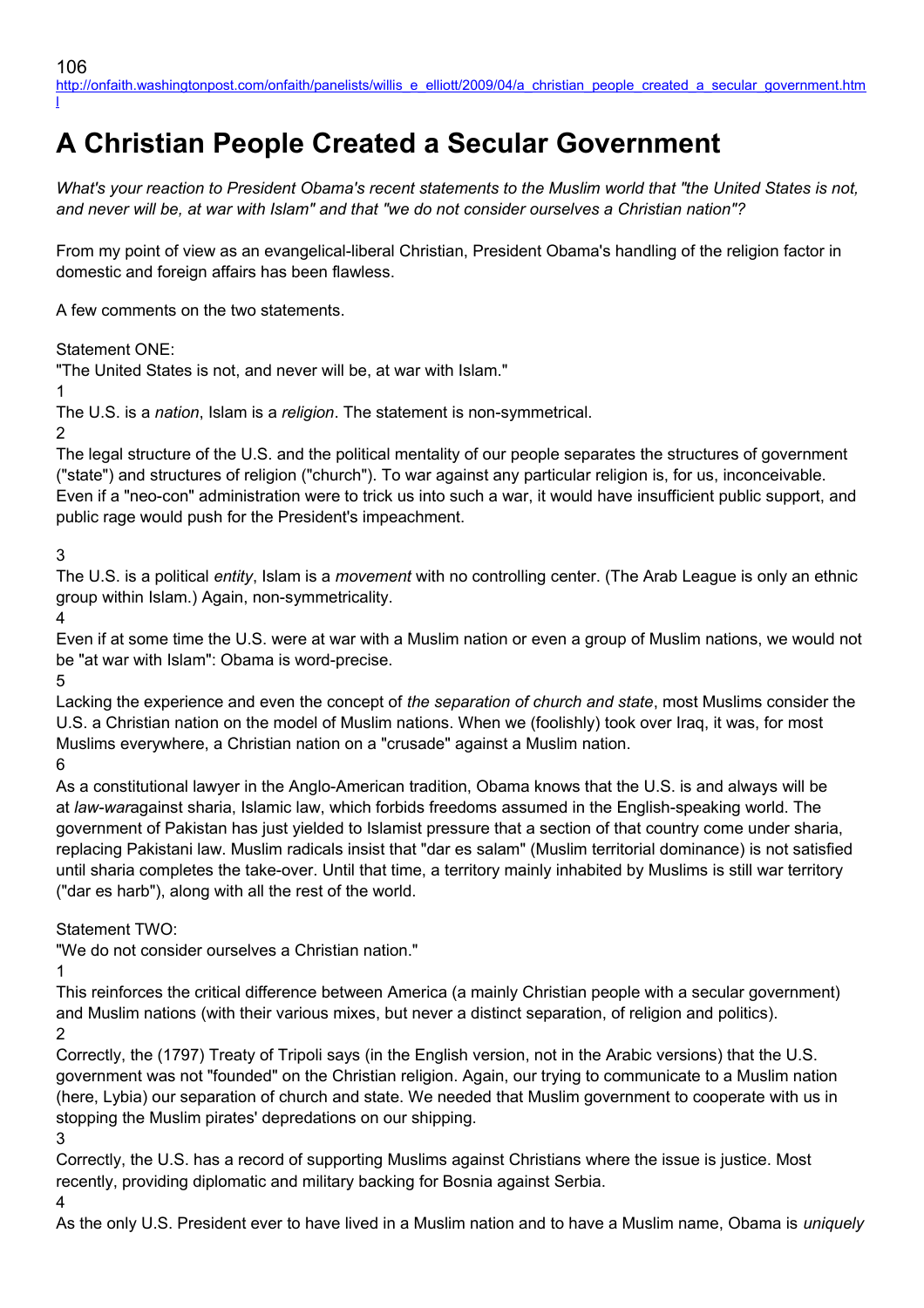*situated* to get Muslim attention for improved relations between our nation (and people) and Muslim nations (and people). While a committed Christian, he is (wisely) so low-profile about it in his speech that, in a recent survey, only 45% of Americans identified his religion as Christian, and 10% thought him a Muslim.

**b P Q P** 

 $97$ 

 $\Box$ **BY WILLIS E. ELLIOTT | APRIL 13, 2009; 9:50 PM ETSAVE & SHARE: PREVIOUS: [MUST LOVE DOGS](http://onfaith.washingtonpost.com/onfaith/panelists/susan_brooks_thistlethwaite/2009/04/must_love_dogs.html) | NEXT: [THANK GOD FOR SECULARISM](http://onfaith.washingtonpost.com/onfaith/panelists/susan_brooks_thistlethwaite/2009/04/thank_god_for_secularism.html)**

**Comments Please report offensive comments below.**

TO COLINNICHOLAS:

Yesterday, I wrote you extensively, but my comment has not appeared. (I'm still hoping it does.)

I have time now only to repeat the first paragraph:

"I talk (through my fingers) with many who imagine that they are using their minds in the service of reason. My counter-claim - which here I detail - is that they (like everybody else)) are using reason to serve their mind's COHERENCE (i.e., comprehensive sense-making). Their claim of being more-rational-than-thou is selfcongratulatory delusion."

**POSTED BY: WILLIS E. ELLIOTT | APRIL 21, 2009 3:47 PM [REPORT OFFENSIVE COMMENT](mailto:blogs@washingtonpost.com?subject=On%20Faith%20Panelists%20Blog%20%20%7C%20%20Willis%20E.%20Elliott%20%20%7C%20%20%20A%20Christian%20People%20Created%20a%20Secular%20Government%20%20%7C%20%204661816&body=%0D%0D%0D%0D%0D================%0D?__mode=view%26_type=comment%26id=4661816%26blog_id=618)**

Talking about Mencken, here's his take on a few dead gods.

"Where is the graveyard of dead gods? What lingering mourner waters their mounds? There was a day when Jupiter was king of the gods, and any man who doubted his puissance was ipso-facto a barbarian and an ignoramus.

But where in all the world is there a man who worships Jupiter today? And what of Huitzilopochtli? In one year and it is no more than five hundred years ago - fifty thousand youths and maidens were slain in sacrifice to him. Today, if he is remembered at all, it is only by some vagrant savage in the depths of the Mexican forest. Huitzilopochtli, like many other gods, had no human father;

his mother was a virtuous widow; he was born of an apparently innocent flirtation that she carried on with the sun. When he frowned, his father, the sun, stood still.

When he roared with rage, earthquakes engulfed whole cities. When he thirsted

he was watered with ten thousand gallons of human blood. But today Huitzilopochtli is as magnificently forgotten as Alien G Thurman.

Speaking of Huitzilopochtli recalls his brother Tezcatilpoca. Tezcatilpoca was almost as powerful ; he consumed twenty five thousand virgins a year.

Lead me to his tomb; I would weep, and hang a couronne des perles. But who knows where it is?"

**POSTED BY: COLINNICHOLAS | APRIL 20, 2009 9:49 PM [REPORT OFFENSIVE COMMENT](mailto:blogs@washingtonpost.com?subject=On%20Faith%20Panelists%20Blog%20%20%7C%20%20colinnicholas%20%20%7C%20%20%20A%20Christian%20People%20Created%20a%20Secular%20Government%20%20%7C%20%204661690&body=%0D%0D%0D%0D%0D================%0D?__mode=view%26_type=comment%26id=4661690%26blog_id=618)**

Edbyronadams;

you say;

"Perhaps the most common of all follies is to believe that anything can be proven untrue."

me;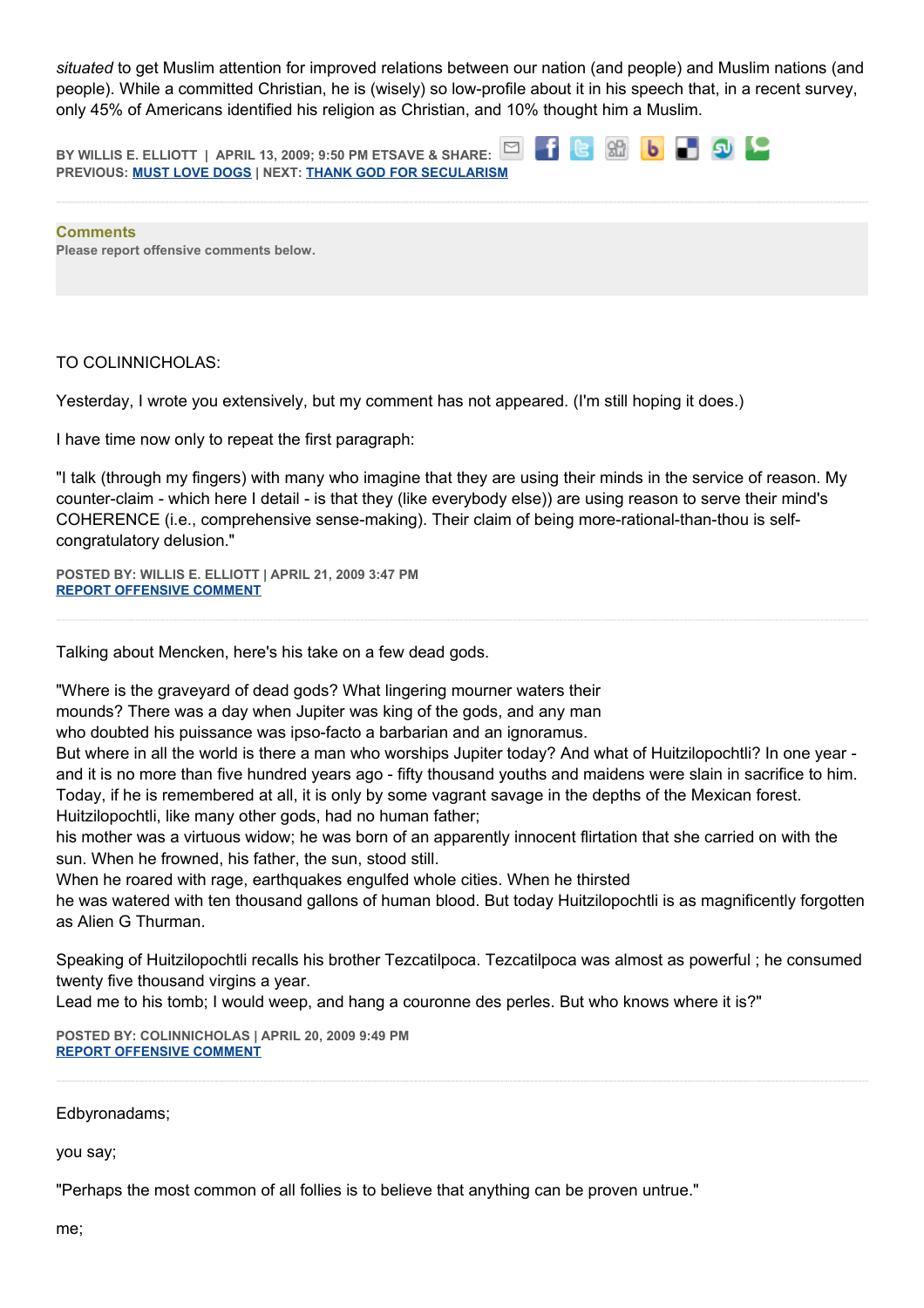Hi Ed. Not quite sure what you mean. Lots of things can be proved to be untrue. 2+2=5 is untrue. I can prove it.

Maybe what your saying is that nobody can prove that there is NO god.

OK, I'm with you there. So what conclusion do you draw from that? It says nothing to me. Nobody can prove that there is no Tinkerbell either. You can't prove there are no invisible fairies at the bottom of my garden if I claim there are.

The proof lies with the person making the claim. If I say I have fairies at the bottom of my garden - then you have every right to say "prove it". If I make the claim I should be able to back it up with evidence.

Carl Sagan said that extraordinary claims require extraordinary evidence. The claim that there is a skygod is an extraordinary claim, and there is no evidence.

That's really what Mencken is driving at; the palpably not true; but folks believe it anyway.

**POSTED BY: COLINNICHOLAS | APRIL 20, 2009 9:40 PM [REPORT OFFENSIVE COMMENT](mailto:blogs@washingtonpost.com?subject=On%20Faith%20Panelists%20Blog%20%20%7C%20%20colinnicholas%20%20%7C%20%20%20A%20Christian%20People%20Created%20a%20Secular%20Government%20%20%7C%20%204661688&body=%0D%0D%0D%0D%0D================%0D?__mode=view%26_type=comment%26id=4661688%26blog_id=618)**

"The most common of all follies," wrote H.L.Mencken, "is to believe passionately in the palpably not true. It is the chief occupation of mankind."

Perhaps the most common of all follies is to believe that anything can be proven untrue. Some controlled situations can be falsified, but the existence of the transcendent does not fit this category.

Jared Diamond on the "Evolution of Religion".http://www.youtube.com/watch?v=th7CFye03gQ . An interesting view although he misses Buddhism. I can't see that it has much of a tribal advantage.

**POSTED BY: EDBYRONADAMS | APRIL 20, 2009 11:49 AM [REPORT OFFENSIVE COMMENT](mailto:blogs@washingtonpost.com?subject=On%20Faith%20Panelists%20Blog%20%20%7C%20%20edbyronadams%20%20%7C%20%20%20A%20Christian%20People%20Created%20a%20Secular%20Government%20%20%7C%20%204661522&body=%0D%0D%0D%0D%0D================%0D?__mode=view%26_type=comment%26id=4661522%26blog_id=618)**

"The most common of all follies," wrote H.L.Mencken, "is to believe passionately in the palpably not true. It is the chief occupation of mankind."

In culture after culture, people believe that the soul lives on after death, that rituals can change the physical world and divine the truth, and that illness and misfortune are caused and alleviated by spirits, ghosts, saints, fairies, angels, demons, cherubims, diinns, devils and gods.

According to polls, more than a quarter of today's (1997) Americans believe in witches, almost half believe in ghosts, half believe in the devil, half believe that the book of Genesis is literally true, sixty-nine percent believe in angels, eighty-seven percent believe that Jesus was raised from the dead, and ninety-six percent believe in a god or a universal spirit. How does religion fit into a mind that one might have thought was designed to reject the palpably not true?"

The common answer - that people take comfort in the thought of a benevolent shepherd, a universal plan, or an afterlife -- is unsatisfying, because it only raises the question of why a mind would evolve to find comfort in beliefs it can plainly see are false. A freezing person finds no comfort in believing he is warm; a person face-toface with a lion is not put at ease by the conviction that it is a rabbit.

What is religion? Like the psychology of the arts, the psychology of religion has been muddied by scholars' attempts to exalt it while understanding it. Religion cannot be equated with our higher, spiritual, humane, ethical yearnings ( though it sometimes overlaps with them).

The Bible contains instructions for genocide, rape, and the destruction of families, and even the Ten Commandments, read in context, prohibit murder, lying, and theft only within the tribe, not against outsiders. Religions have given us stonings, witch burnings, crusades, inquisitions, jihads, fatwas, suicide bombers, abortion-clinic gunmen, and mothers who drown their sons so that they can be happily reunited in Heaven.

As Blaise Pascal wrote;"Men never do evil so completely and cheerfully as when they do it from religious conviction."